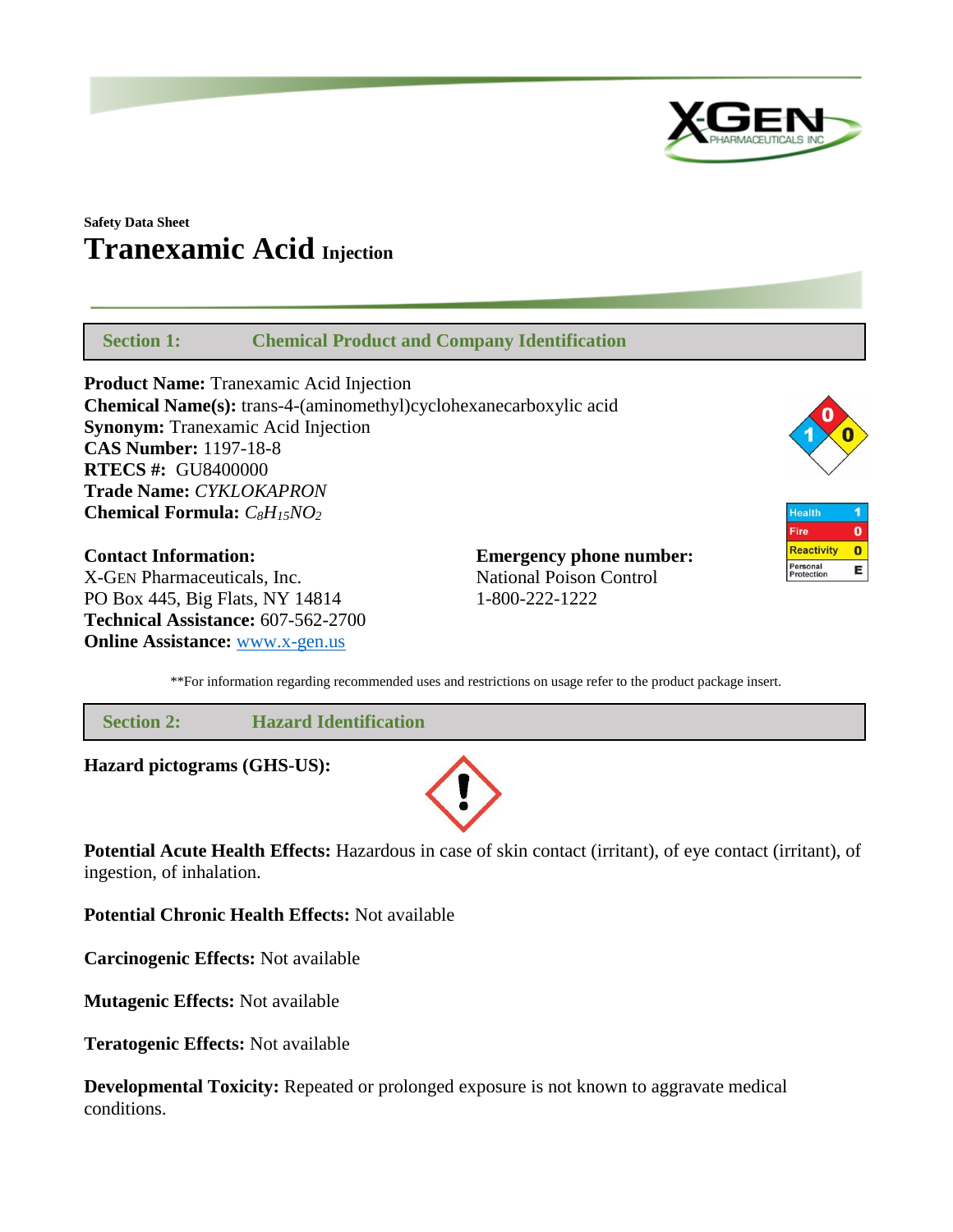| <b>Section 3:</b>            | <b>Composition and Information on Ingredients</b> |                           |             |  |  |
|------------------------------|---------------------------------------------------|---------------------------|-------------|--|--|
| <b>Principle Components:</b> |                                                   |                           |             |  |  |
| <b>Name</b>                  |                                                   | $\overline{\text{CAS}\#}$ | % by Weight |  |  |
| Tranexamic Acid              |                                                   | 1197-18-8                 | 10          |  |  |
| Water for Injection          |                                                   | 7732-18-5                 | 90          |  |  |
|                              |                                                   |                           |             |  |  |
| <b>Section 4:</b>            | <b>First Aid Measures</b>                         |                           |             |  |  |

**Adverse effects:** Not available

**General:** Remove from exposure. Remove contaminated clothing. For treatment advice, seek guidance from an occupational health physician or other licensed health-care provider familiar with workplace chemical exposure. If person is not breathing give artificial respiration. If breathing is difficult give oxygen. Persons developing serious hypersensitivity (anaphylactic) reactions must receive immediate medical attention. Obtain medical attention.

**Inhalation:** If difficulty breathing, administer oxygen. If necessary, provide artificial respiration. Seek medical attention immediately.

**Skin contact:** In case of contact, immediately flush skin with plenty of water. Cover the irritated skin with an emollient. Remove contaminated clothing and shoes. Cold water may be used. Wash clothing before reuse. Thoroughly clean shoes before reuse. Seek medical attention immediately. **Serious skin contact:** Wash with a disinfectant soap and cover the contaminated skin with an anti-bacterial cream. Seek medical attention immediately.

**Eye contact:** Check for and remove any contacts lenses. In case of contact, immediately flush eyes with plenty of water for at least 15 minutes. Cold water may be used. Seek medical attention immediately.

**Ingestion:** Do NOT induce vomiting unless directed to do so by medical personnel. Never give anything by mouth to an unconscious person. Loosen tight clothing such as a collar, tie, belt or waistband. Seek medical attention immediately.

**Notes to physician:** Seek product package insert for complete information.

**Overdose Treatment:** Not available.

 **Section 5: Fire Fighting Measures**

**Flammability of the product:** May be combustible at high temperatures.

**Combustion Products:** These products are carbon oxides (CO, CO<sub>2</sub>), nitrogen oxides (NO, NO<sub>2...</sub>).

**Unusual Fire and Explosion Hazards:** Slightly flammable to flammable in presence of heat. Nonflammable in presence of shocks. Risks of explosion of the product in presence of mechanical impact: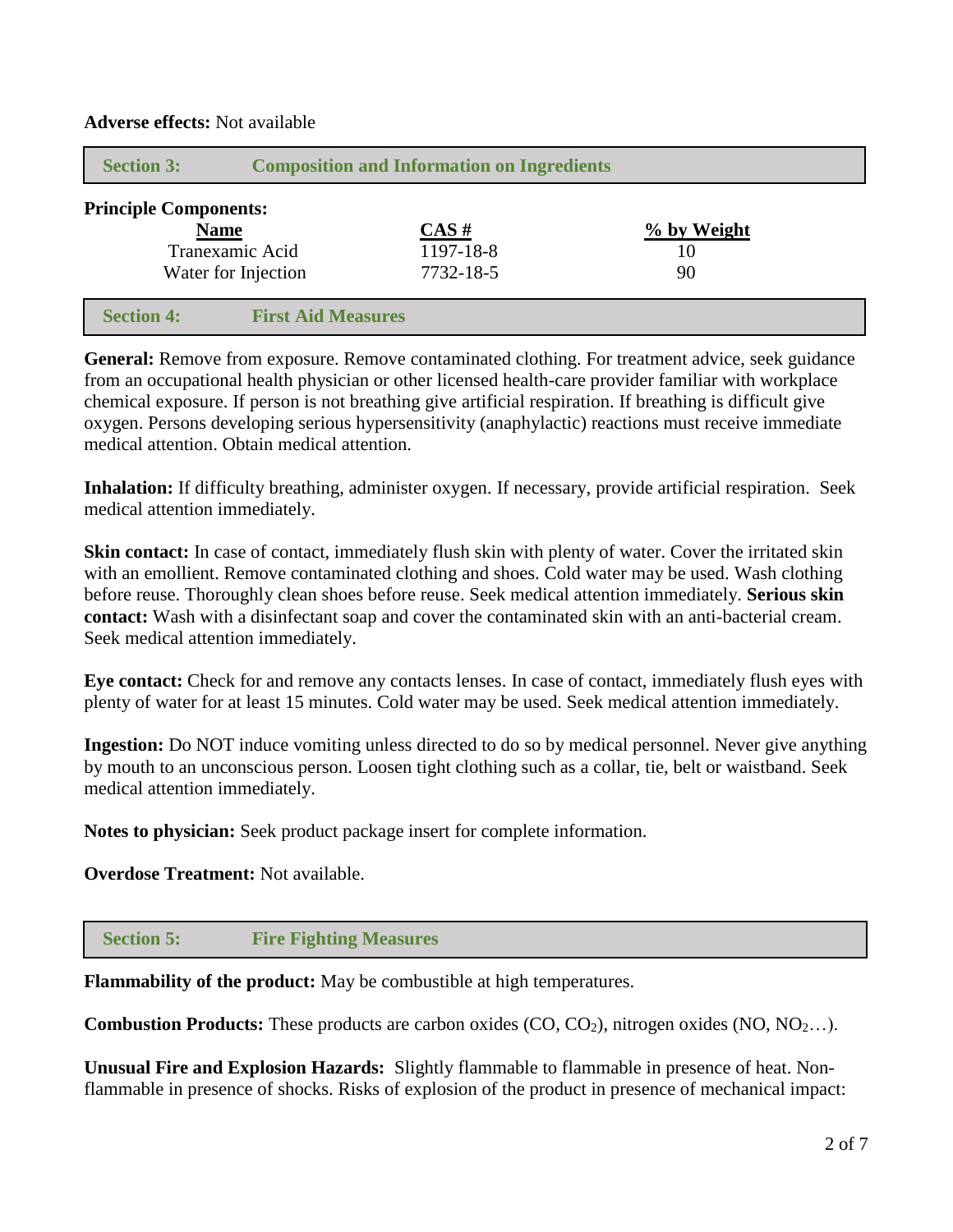not available. Risks of explosion of the product in presence of static discharge: not available. Fine particles may fuel fires/explosions.

### **Extinguishing Media and instruction:**

**Small fire:** Use DRY chemical powder. **Large fire:** Use water spray, fog or foam. Do NOT use water jet.

**Protective equipment & precautions for firefighters:** As with all fires, evacuate personnel to a safe area. Firefighters should wear self-contained breathing apparatus and protective clothing.

**Special remarks on fire hazard:** Not available

**Special remarks on explosion hazard:** Not available

 **Section 6: Accidental Release Measures**

# **Release to land:**

**Small spill:** Use appropriate tools to put the spilled solid in a convenient waste disposal container. Finish cleaning by spreading water on the contaminated surface and dispose of according to local, state, and federal regulations.

**Large spill:** Use a shovel to put the material into a convenient waste disposal container. Sweep up or vacuum. Finish cleaning by spreading water on the contaminated surface and clean surface thoroughly to remove residual contamination. Collect in suitable container for disposal. For proper waste disposal, see section 13 of the SDS.

**Release to air:** Not available

**Release to water:** Refer to local water authority; drain disposal is not recommended.

**Protective Equipment:** Keep unnecessary personnel away. Wear approved respiratory protection, chemical safety goggles, chemically compatible gloves and protective clothing such as protective coveralls and shoe covers for spills.

# **Section 7: Handling and Storage**

**Handling:** As a general rule, when handling Tranexamic Acid Solution for Injection, avoid all contact and inhalation of mists, and/or vapors associated with this material.

Keep locked up. Keep away from heat, sources of ignition. Empty containers pose a fire risk, evaporate the residue under a fume hood. Ground all equipment containing material. DO NOT ingest. Avoid contact with skin. Wear suitable protective clothing in case of insufficient ventilation. If you feel unwell, seek medical attention and show label when possible. Use only in accordance with directions.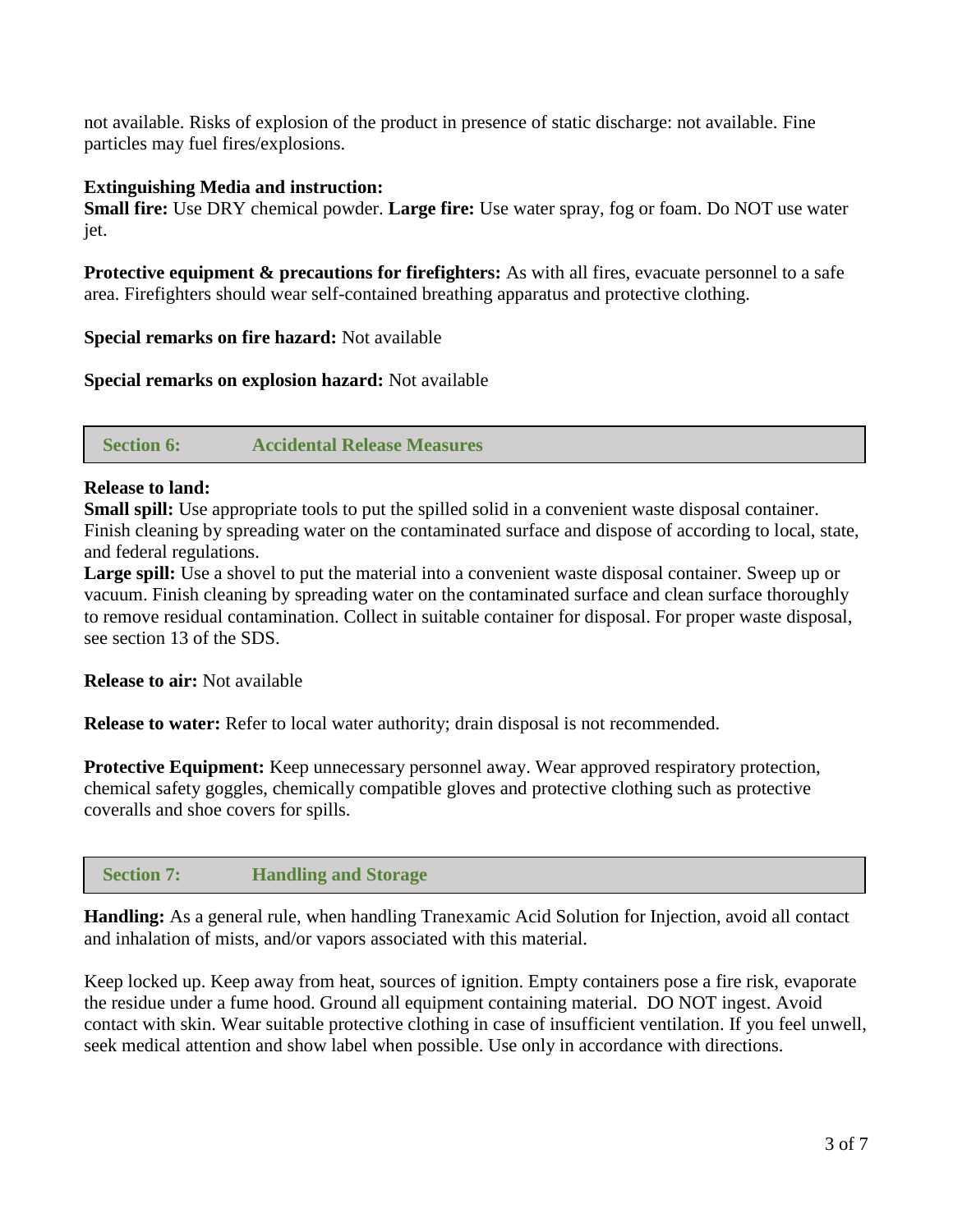**Storage:** Keep container tightly closed. Keep container in a cool, well ventilated area. Store at 25°C (77°F); excursions permitted to 15°–30°C (59°–86°F) [see USP Controlled Room Temperature]. Refer to label instructions to ensure product integrity.

**Incompatibilities:** Keep away from strong oxidizing agents

# **Section 8: Exposure Controls / Personal Protection**

**Engineering Controls:** No special ventilation requirements. May use process enclosure, local exhaust ventilation, or other engineering controls to keep airborne levels below recommended exposure limits. If user operations generates fume or mist, use ventilation to keep exposure to airborne contaminants below the exposure limit.

**Personal Protection:** Splash goggles. Lab coat. Nitrile or latex gloves. Respirator. Be sure to use an approved/ certified respirator or equivalent. **In case of large spill:** Splash goggles. Full suit. Respirator. Boots. Nitrile or latex gloves. A self-contained breathing apparatus should be used to avoid inhalation of the product. Suggested protective clothing might not be sufficient; consult a specialist BEFORE handling this product.

**Respiratory protection:** Under normal use, respirators are not required. If vapor or mists are generated, use a disposable mask (N95). Personnel wearing respirators should be fit tested and approved for respirator use, under OSHA Respiratory Protection Standard 29 CFR 1910.134.

#### **Exposure limits:** Not available

| <b>Physical and Chemical Properties</b><br><b>Section 9:</b> |                                                 |  |
|--------------------------------------------------------------|-------------------------------------------------|--|
| Physical state and appearance: Liquid                        | <b>Flammability:</b> May be combustible at high |  |
| <b>Color:</b> Colorless                                      | temperatures.                                   |  |
| <b>Molecular Weight:</b> 157.21 $g/mole$                     | <b>Upper Flammable Limit:</b> Not available     |  |
| <b>Taste:</b> Not available                                  | Lower Flammable Limit: Not available            |  |
| <b>Odor:</b> Not available                                   | <b>Vapor Pressure:</b> Not applicable           |  |
| <b>Odor Threshold:</b> Not available                         | Vapor Density: Not available                    |  |
| <b>pH:</b> $6.5 - 8.0$                                       | <b>Relative density: Not available</b>          |  |
| <b>Melting Point: Not available</b>                          | <b>Partition Coefficient: Not available</b>     |  |
| <b>Freezing Point:</b> Not available                         | <b>Auto-Ignition Temperature:</b> Not available |  |
| <b>Boiling Point: Aquidos 100°C</b>                          | <b>Decomposition Temperature:</b> Not available |  |
| <b>Flash Point: Not available</b>                            | <b>Viscosity:</b> Not available                 |  |
| <b>Evaporation rate:</b> Not available                       | <b>Dispersion Properties:</b>                   |  |
|                                                              | <b>Solubility:</b> Easily soluble in cold water |  |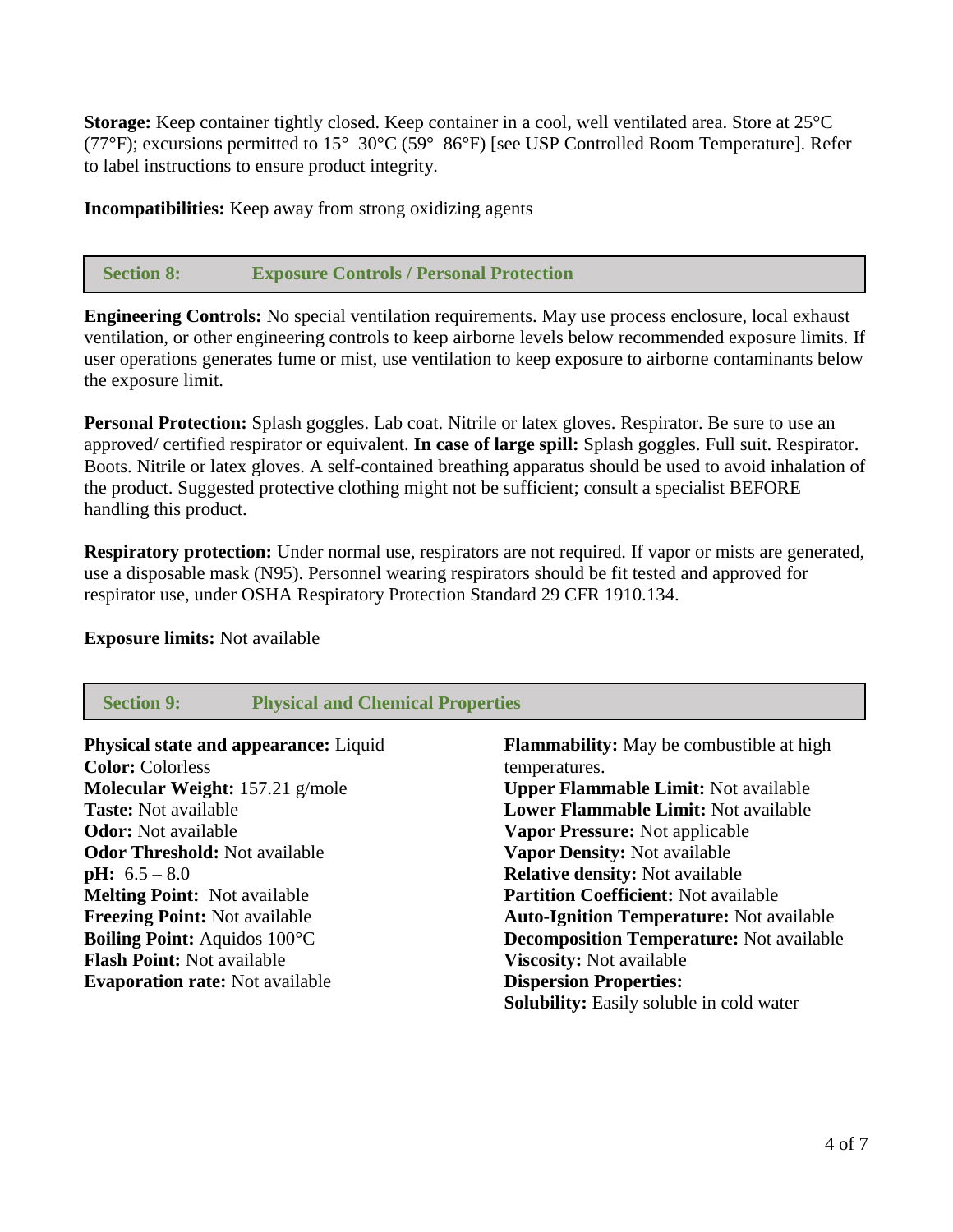### **Section 10: Stability and Reactivity**

**Reactivity:** Reactive with oxidizing agents.

**Chemical stability:** The product is stable.

**Possibility of hazardous reaction:** Not available.

**Conditions to avoid:** Excess heat and oxidizing agents.

**Incompatible materials:** Reactive with oxidizing agents.

**Hazardous decomposition products:** Nitrogen Oxides

**Corrosivity:** Non-corrosive in presence of glass.

**Polymerization:** Will not occur.

 **Section 11: Toxicological Information**

**Routes of exposure:** Inhalation. Ingestion.

#### **Symptoms:**

**Short term:** Hazardous in case of skin contact (irritant), of ingestion (with nausea vomiting and diarrhea), of inhalation (irritant). **Long term:** Prolonged or repeated ingestion may affect metabolism. The toxicological properties of this substance have not been fully investigated.

**Reproductive toxicity:** May cause adverse reproductive effects based on animal data. No human data found. Excreted in maternal milk in human. Passes through the placental barrier in human.

#### **FDA Pregnancy Category:** B

**Toxicity to animals:**

**Oral Rat:** LD<sub>50</sub>: >10,000 mg/kg **Oral Mouse:** LD<sub>50</sub>: >10,000 mg/kg

**Measures of toxicity:** Not available

**Additional reproductive health and toxicity data is available from the National Institute for Occupational Safety and Health (NIOSH) and/or Registry of Toxic Effects of Chemical Substance (RTECS).**

 **Section 12: Ecological Information**

**Ecotoxicity:** Not available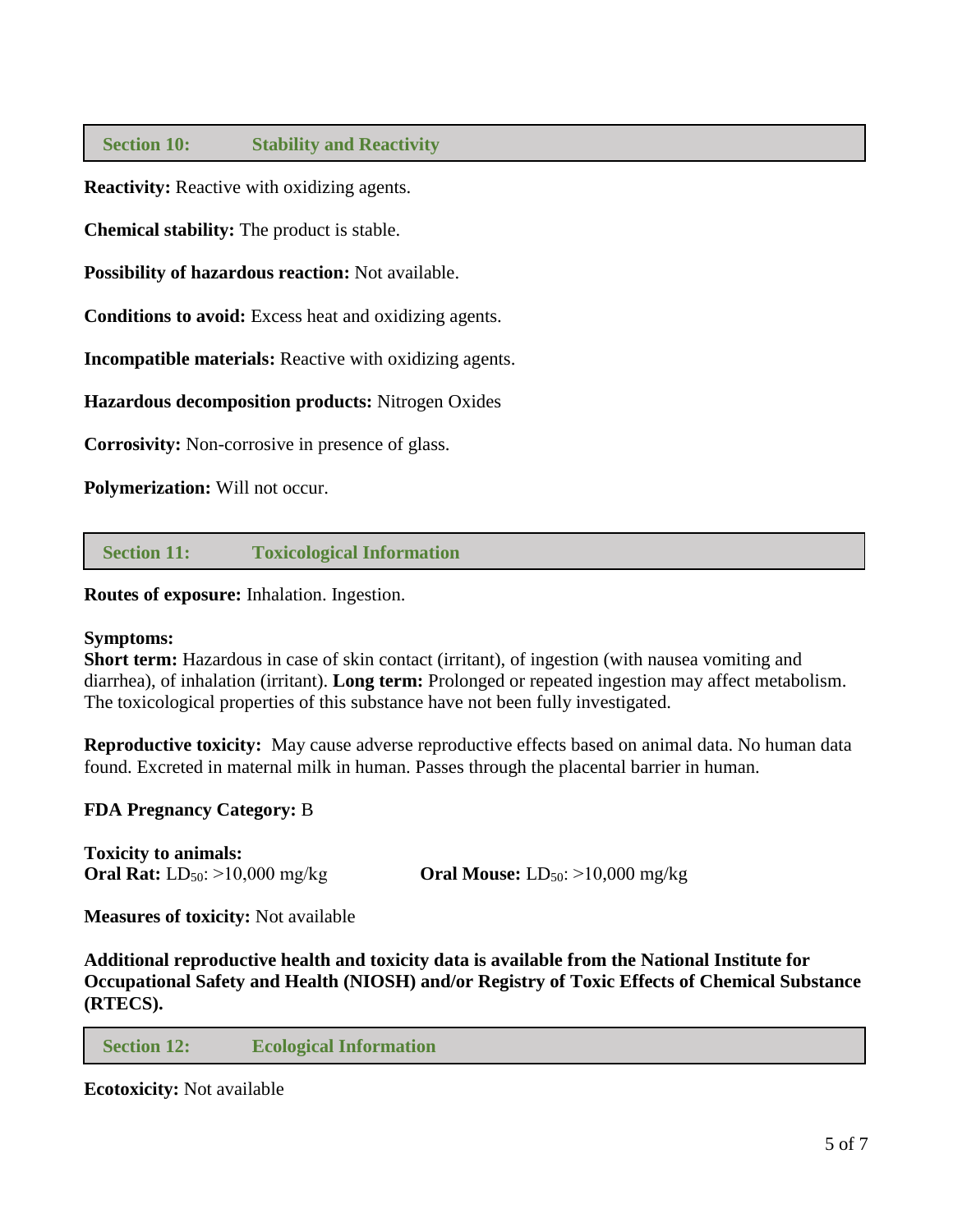### **Bioaccumulation potential:** Not available

**Products of biodegradation:** Possibly hazardous short term degradation products are not likely. However, long term degradation products may arise.

**Toxicity of the products of biodegradation:** The product itself and its products of degradation are not toxic.

# **Section 13: Disposal Information**

**Waste classification:** Not available

**Waste from residues/unused products:** Dispose of waste in accordance with all applicable federal, state and local laws.

**Waste Disposal:** Waste must be disposed of in accordance with federal, state and local environment control regulations.

 **Section 14: Transport Information**

**DOT Classification:** Not a DOT controlled material (United States). **UN Number:** Not available **UN Shipping name:** Not available **Transport hazard class:** Not available **Packing Group:** Not available **Environmental hazard:** Not available **Transport in bulk:** Not available **Special precautions needed with transport:** Not available

 **Section 15: Regulatory Information**

**Federal and State Regulations:** TSCA 8(b) inventory: no products found.

**Other Regulations:** EINECS: This product is on the European Inventory of Existing Commercial Chemical Substances.

**Other Classifications: WHMIS (Canada):** Not controlled under WHMIS (Canada).

**DSCL (EEC):** R36/37/38-Irritating to eyes, respiratory system and skin. S2- keep out of the reach of children. S24/25- avoid contact with skin and eyes. S46- if swallowed, seek medical advice immediately and show this container or label.